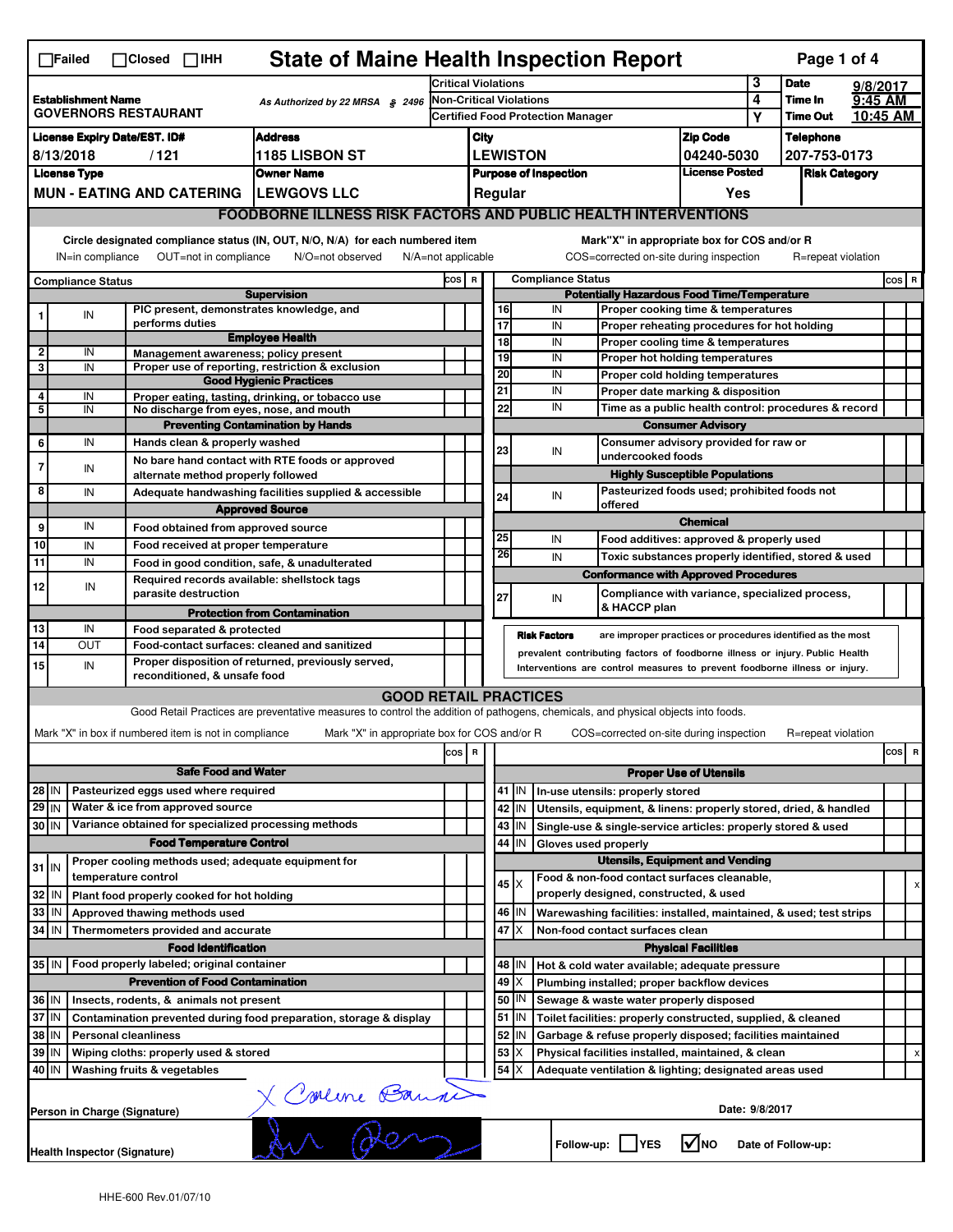| <b>State of Maine Health Inspection Report</b><br>Page 2 of 4 |                                  |              |  |                                 |                  |                        |                                  |  |
|---------------------------------------------------------------|----------------------------------|--------------|--|---------------------------------|------------------|------------------------|----------------------------------|--|
| <b>Establishment Name</b><br><b>GOVERNORS RESTAURANT</b>      |                                  |              |  | As Authorized by 22 MRSA § 2496 | 9/8/2017<br>Date |                        |                                  |  |
| <b>License Expiry Date/EST. ID#</b><br>8/13/2018<br>/121      | <b>Address</b><br>1185 LISBON ST |              |  | City / State<br><b>LEWISTON</b> | /ME              | Zip Code<br>04240-5030 | <b>Telephone</b><br>207-753-0173 |  |
|                                                               |                                  |              |  | <b>Temperature Observations</b> |                  |                        |                                  |  |
| Location                                                      | <b>Temperature</b>               |              |  |                                 | <b>Notes</b>     |                        |                                  |  |
| Wash cycle                                                    | 161                              |              |  |                                 |                  |                        |                                  |  |
| rinse cycle                                                   | 185                              |              |  |                                 |                  |                        |                                  |  |
| cooler                                                        | 35                               |              |  |                                 |                  |                        |                                  |  |
| cooler                                                        | 33                               |              |  |                                 |                  |                        |                                  |  |
| pie                                                           | 38                               | display case |  |                                 |                  |                        |                                  |  |
| hot water                                                     | 110 plus                         |              |  |                                 |                  |                        |                                  |  |
| cooler                                                        | 40                               |              |  |                                 |                  |                        |                                  |  |
| strawberries                                                  | 38                               |              |  |                                 |                  |                        |                                  |  |
| cake                                                          | 38                               |              |  |                                 |                  |                        |                                  |  |

X Concine Bannet **Person in Charge (Signature) Date: 9/8/2017Health Inspector (Signature)**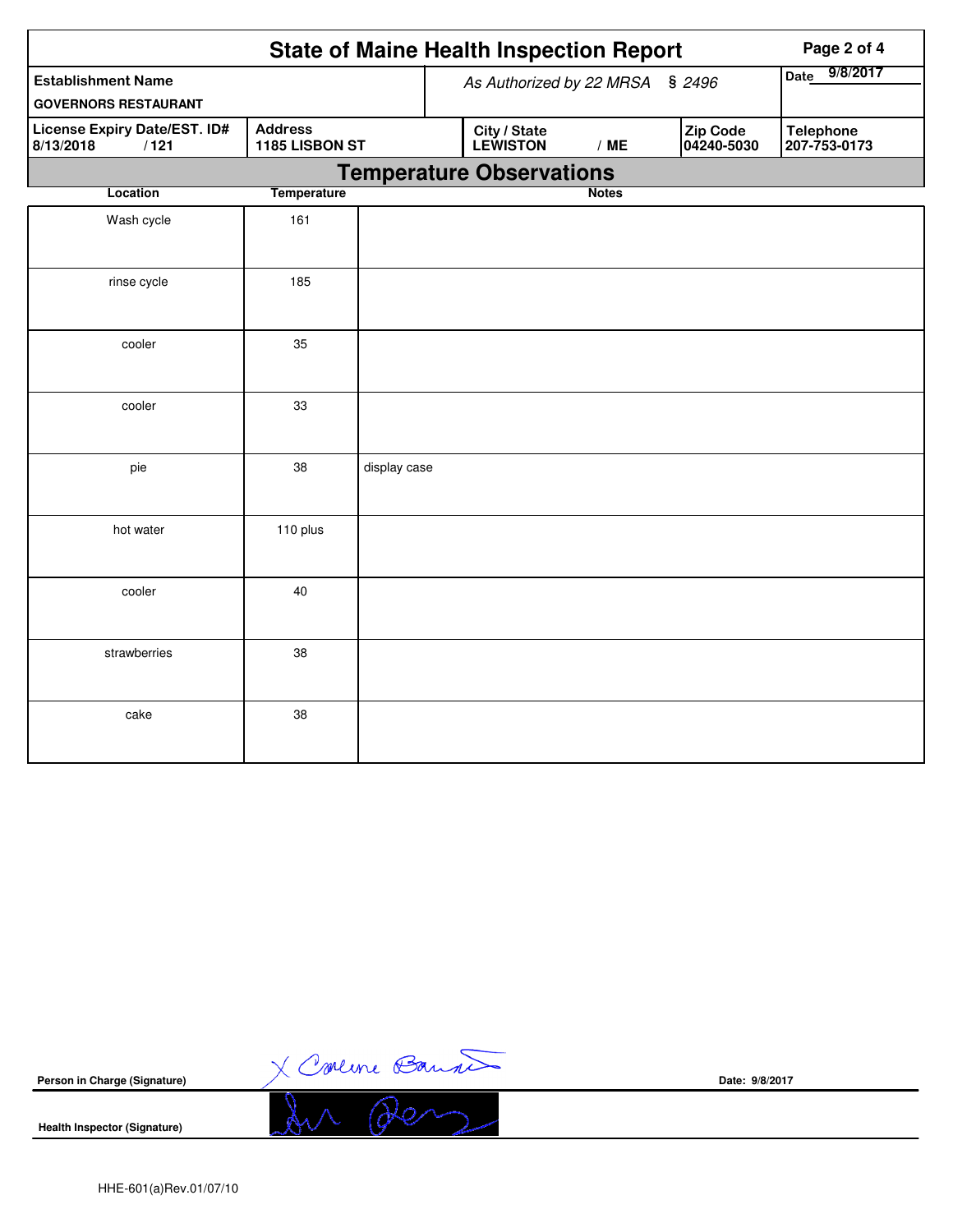| <b>State of Maine Health Inspection Report</b>                                                                                                                                                     |                                                                                                     |                                 |    |                               |                  |  |  |  |  |
|----------------------------------------------------------------------------------------------------------------------------------------------------------------------------------------------------|-----------------------------------------------------------------------------------------------------|---------------------------------|----|-------------------------------|------------------|--|--|--|--|
| <b>Establishment Name</b>                                                                                                                                                                          |                                                                                                     |                                 |    |                               | 9/8/2017<br>Date |  |  |  |  |
| <b>GOVERNORS RESTAURANT</b>                                                                                                                                                                        |                                                                                                     |                                 |    |                               |                  |  |  |  |  |
| <b>License Expiry Date/EST. ID#</b><br>8/13/2018<br>/121                                                                                                                                           | <b>Address</b><br><b>1185 LISBON ST</b>                                                             | City / State<br><b>LEWISTON</b> | MЕ | <b>Zip Code</b><br>04240-5030 |                  |  |  |  |  |
| <b>Observations and Corrective Actions</b>                                                                                                                                                         |                                                                                                     |                                 |    |                               |                  |  |  |  |  |
| Violations cited in this report must be corrected within the time frames below, or as stated in sections<br>8-405.11 and 8-406.11 of the Food Code                                                 |                                                                                                     |                                 |    |                               |                  |  |  |  |  |
|                                                                                                                                                                                                    | 14: 4-601.11.(A): C: Equipment food-contact surfaces and utensils are not clean to sight and touch. |                                 |    |                               |                  |  |  |  |  |
|                                                                                                                                                                                                    | <b>INSPECTOR NOTES: Clean soda machine shoot</b>                                                    |                                 |    |                               |                  |  |  |  |  |
| 45: 4-204.12: N: Equipment openings, closures and deflectors are improperly designed and constructed.                                                                                              |                                                                                                     |                                 |    |                               |                  |  |  |  |  |
| INSPECTOR NOTES: replace all split door seals                                                                                                                                                      |                                                                                                     |                                 |    |                               |                  |  |  |  |  |
| 47: 4-601.11.(C): C: Nonfood contact surfaces are not clean.                                                                                                                                       |                                                                                                     |                                 |    |                               |                  |  |  |  |  |
| INSPECTOR NOTES: clean all cooking equipment-clean rear of fryolators grease build-up                                                                                                              |                                                                                                     |                                 |    |                               |                  |  |  |  |  |
|                                                                                                                                                                                                    |                                                                                                     |                                 |    |                               |                  |  |  |  |  |
| 47: 4-602.13: N: Non-food contact surfaces are not cleaned at a frequency necessary to preclude accumulation of soil residues.<br>INSPECTOR NOTES: clean refrigeration door seals-clean heat lamps |                                                                                                     |                                 |    |                               |                  |  |  |  |  |
|                                                                                                                                                                                                    |                                                                                                     |                                 |    |                               |                  |  |  |  |  |
|                                                                                                                                                                                                    | 49: 5-205.15: C: Plumbing system not properly maintained in good repair.                            |                                 |    |                               |                  |  |  |  |  |
| INSPECTOR NOTES: have hand sink repaired (dripping water)                                                                                                                                          |                                                                                                     |                                 |    |                               |                  |  |  |  |  |
| 53: 6-501.12: N: The physical facilities are not clean.                                                                                                                                            |                                                                                                     |                                 |    |                               |                  |  |  |  |  |
| INSPECTOR NOTES: clean in back of all equipment walls and floors and piping warewashing area                                                                                                       |                                                                                                     |                                 |    |                               |                  |  |  |  |  |
| 54: 6-501.14.(A): N: Ventilation not clean.                                                                                                                                                        |                                                                                                     |                                 |    |                               |                  |  |  |  |  |
| <b>INSPECTOR NOTES: clean fans</b>                                                                                                                                                                 |                                                                                                     |                                 |    |                               |                  |  |  |  |  |
|                                                                                                                                                                                                    |                                                                                                     |                                 |    |                               |                  |  |  |  |  |
|                                                                                                                                                                                                    |                                                                                                     |                                 |    |                               |                  |  |  |  |  |
|                                                                                                                                                                                                    |                                                                                                     |                                 |    |                               |                  |  |  |  |  |

X Comme Banne

**Person in Charge (Signature)**

**Health Inspector (Signature)** 

**Date: 9/8/2017**